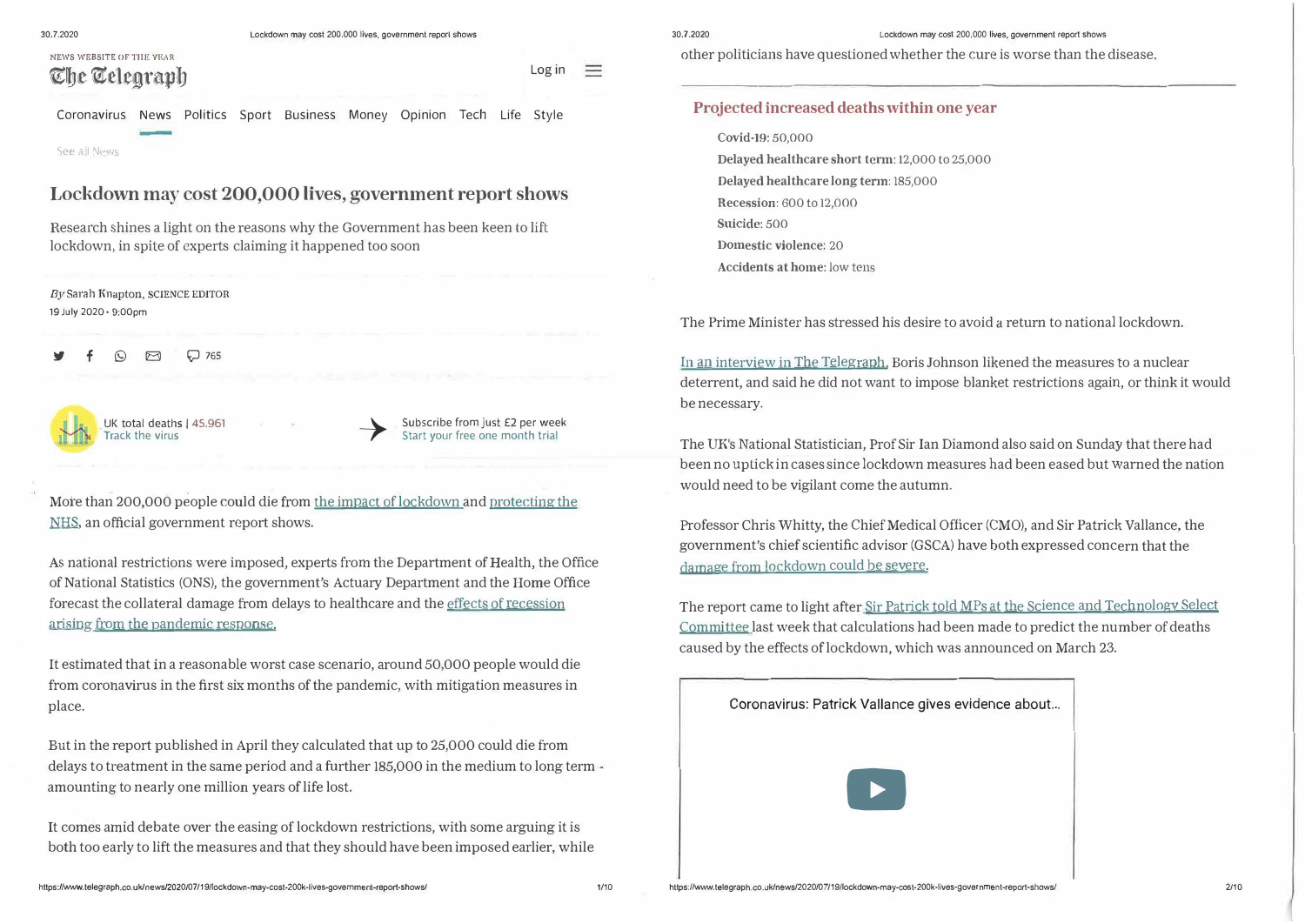The report produced in the following weeks warned there could be 500 more suicides during the first wave, and between 600 and 12,000 more deaths per year resulting from a recession which had a significant impact on GDP.

They also forecast around 20 more deaths this year through domestic violence, and an incrcase in the number of accidents at home - in the 'low tens.' In total, under a worst case scenario, around quarter of a million people would die because of the pandemic response.

The figures were based on 75 per cent of elective care being cancelled over  $six$  months without significant reprioritisation when things returned to normal.

The number of elective hospital appointments dropped to around a quarter of usual levels in March and April and had only recovered to around half by the beginning of July.

Charities have increasingly warned that delaying diagnosis, pausing surgery and postponing treatment is a 'ticking time bomb' which will cause long-term harm.



Figures released by Cancer Research UK today show that as of May 30, there were more than 180,000 people in England waiting for an endoscopy - a rise of 44 per cent from the same time in 2019.

And around 2.3 million fewer tests that help diagnose cancer have taken place since lockdown compared to the same time last year, and 51 per cent more people are waiting for colonoscopies.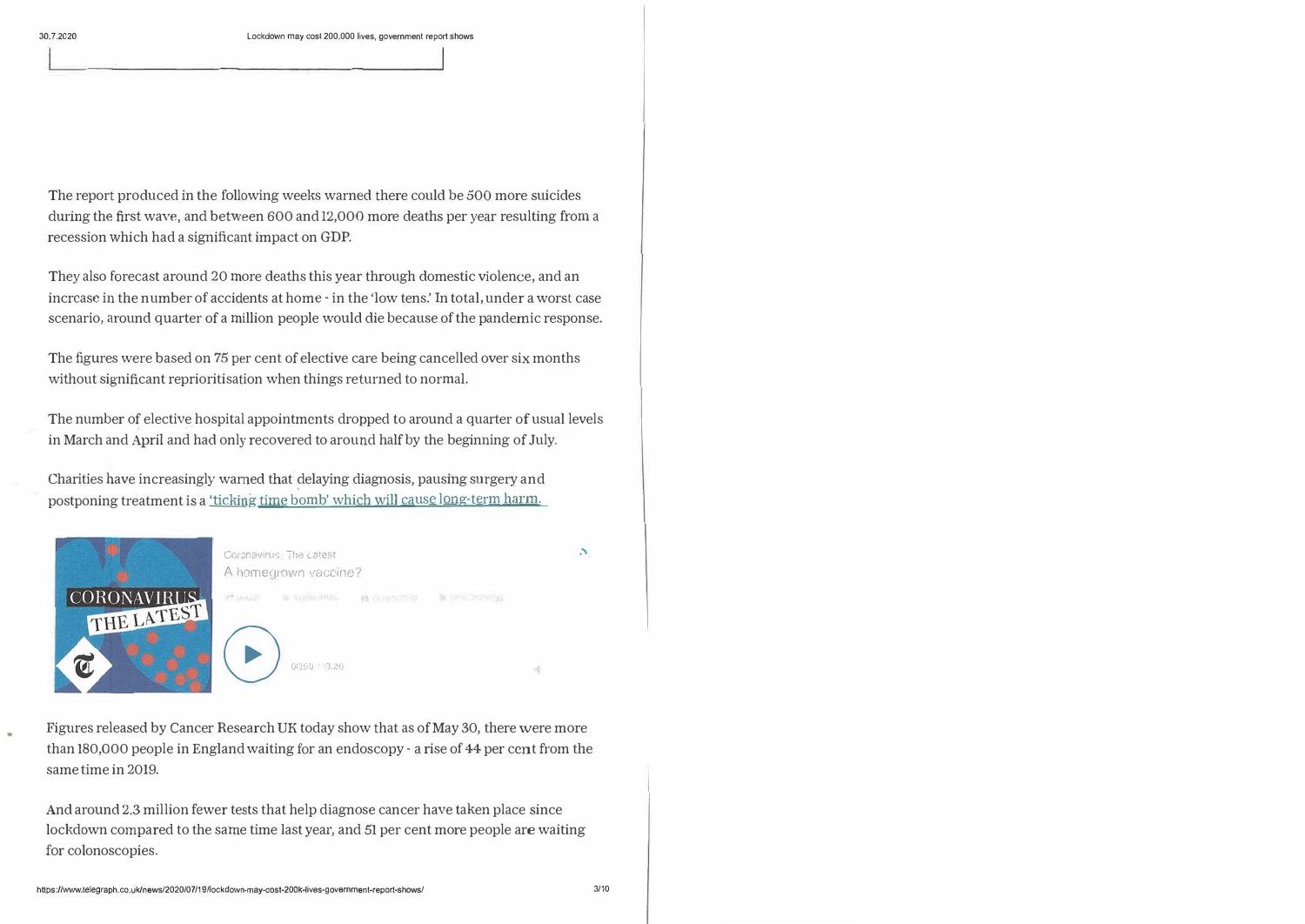#### 30.7.2020 **Lockdown may cost 200,000 llves, govemment report shows**

Michelle MitcheII, Cancer Research UK's chief executive, said: "Covid-19 has bad a devastating impact on cancer patients and services across the UK.

"In the early weeks of lockdown urgent referrals plummeted, screening programmes were paused, surgeries were canceiled, clinical trials were put on hold, and existing health inequalities were exacerbated.

"It's now more crucial than ever that the Government works closely with the NHS to ensure it has the staff and equipment it needs to clear the mounting backlog and get services back on track before this situation gets even worse - especially in the event of a second wave."

The report points out that nearly *500,000* pcople would have died from coronavirus if the virus had been allowed to run through the population unchecked. And there would have been more than a million non-Covid deaths resulting from missed treatment if the health service had been overwhelmed in dealing with the pandemic.

### **Are Covid-19 cases rising or falling in your area?**

*New da.ily conjirmed cases oj Covid-19 (Jive day rolling average)jor local authorities/health boanls inBritain. Search by postcode or local authority, hover to reveal areas* 



• <u>Coronavirus Live Tracker: latest figures for your local area, the UK and worldwide</u>

### 30.7.2020 **Lockdown may cost 200,000 lives, govemment report shows**

But charities said more should have been done to get medical care up and running quickly when it became clear early on that the NHS was not stretched. Nightingale Hospitals in particular were largely empty even at the peak of the pandemic and have only recently been reassigned for normal care.

Dr Sonya Babu-Narayan, Associate Medical Director at the British Heart Foundation and Consultant Cardiologist, said it was a priority to restore heart and circulatory care: "This report is a sobering wake-up call for governments and the NHS across the UK to urgently restore and maintain care for people with medical conditions inclucling heart and circulatory diseases.

"Although the latest statistics have shown fewer excess deaths in recent weeks, people are still experiencing delays in accessing vital treatment and care, which could make them sicker and ultimately lead to more deaths from both undiagnosed and existing conditions.

"The growing and significant backlog must be tackled to prevent a ticlal wave of illness overwhelming the NHS whilst it's fighting Covid-19."

Last week, the University of Oxford found that  $5,000$  fewer heart attack patients had attended hospital from March to May, many of whom could have died through lack of medical care.

The Institute of Cancer Research (ICR) also warned that delays in diagnosis and treatment meant many people who would have recovered from their illness were now facing incurable cancer.

Modelling by the ICR suggests that a three-month delay to surgery alone across all Stage 1- 3 cancers could cause more than 4,700 attributable deaths per year in England.

Clare Turnbull, Professor of Cancer Genomics at The Institute of Cancer Research, London, said: "Lockdown and re-deployment of NHS workers as a result of the COVID-19 pandemic is causing significant disruption to cancer diagnosis and management.

"For patients with cancer, delay of surgery has the real potential to increase the likelihood of advanced disease, with some patients' tumours progressing from being curable - with near normal life expectancy - to non-curable - with limited life expectancy.

"At this point, it is crucial to ramp up capacity as quickly as possible to allow cancer services to clear the backlog accumulated during lockdown."